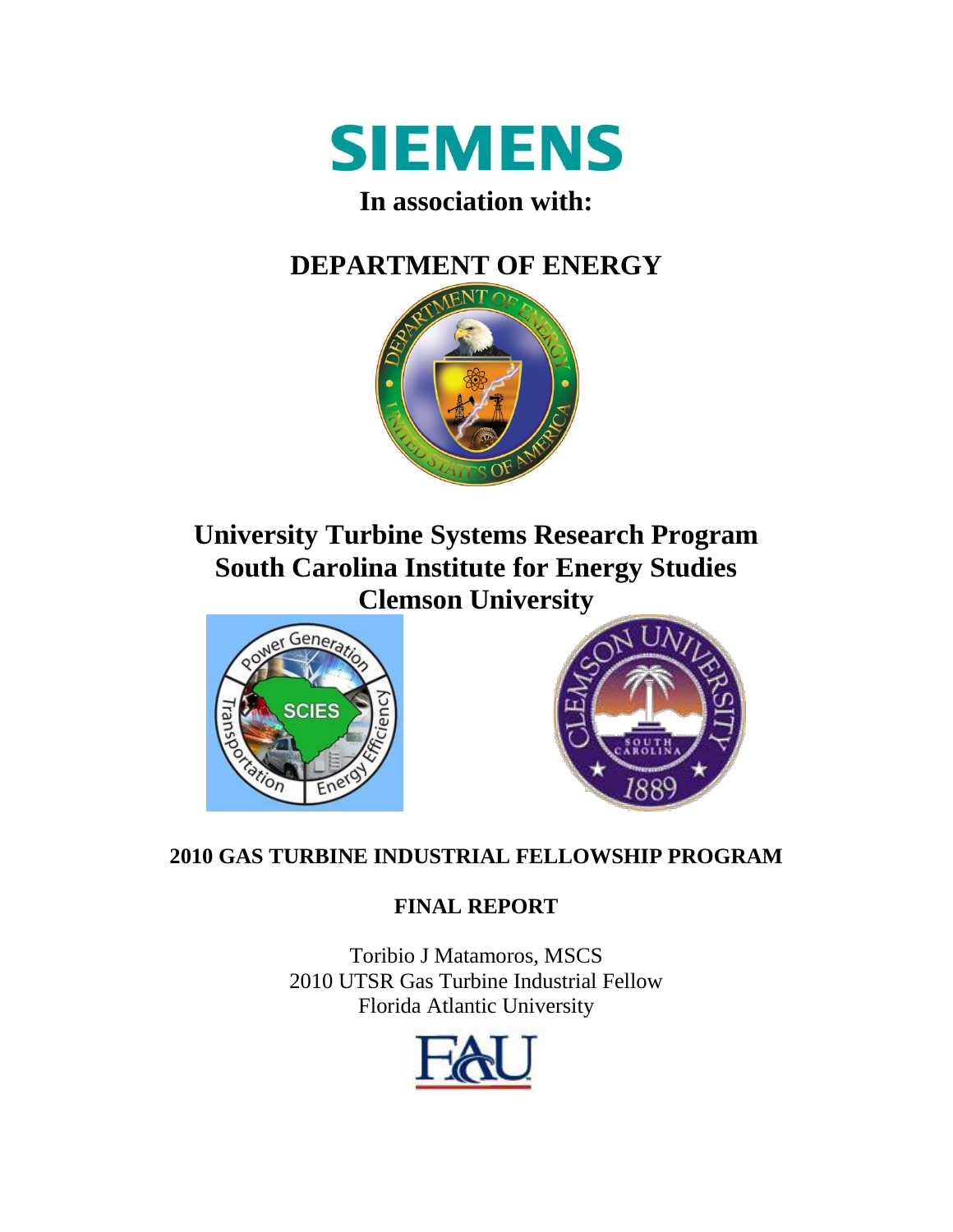#### **ACKNOWLEDGEMENT**

The 2010 Gas Turbine Industrial Fellowship Program is administered by the South Carolina Institute of Energy Studies (SCIES) through funding from the Department of Energy (DOE) under Cooperative Agreement No. DE-FC26-02NT41431.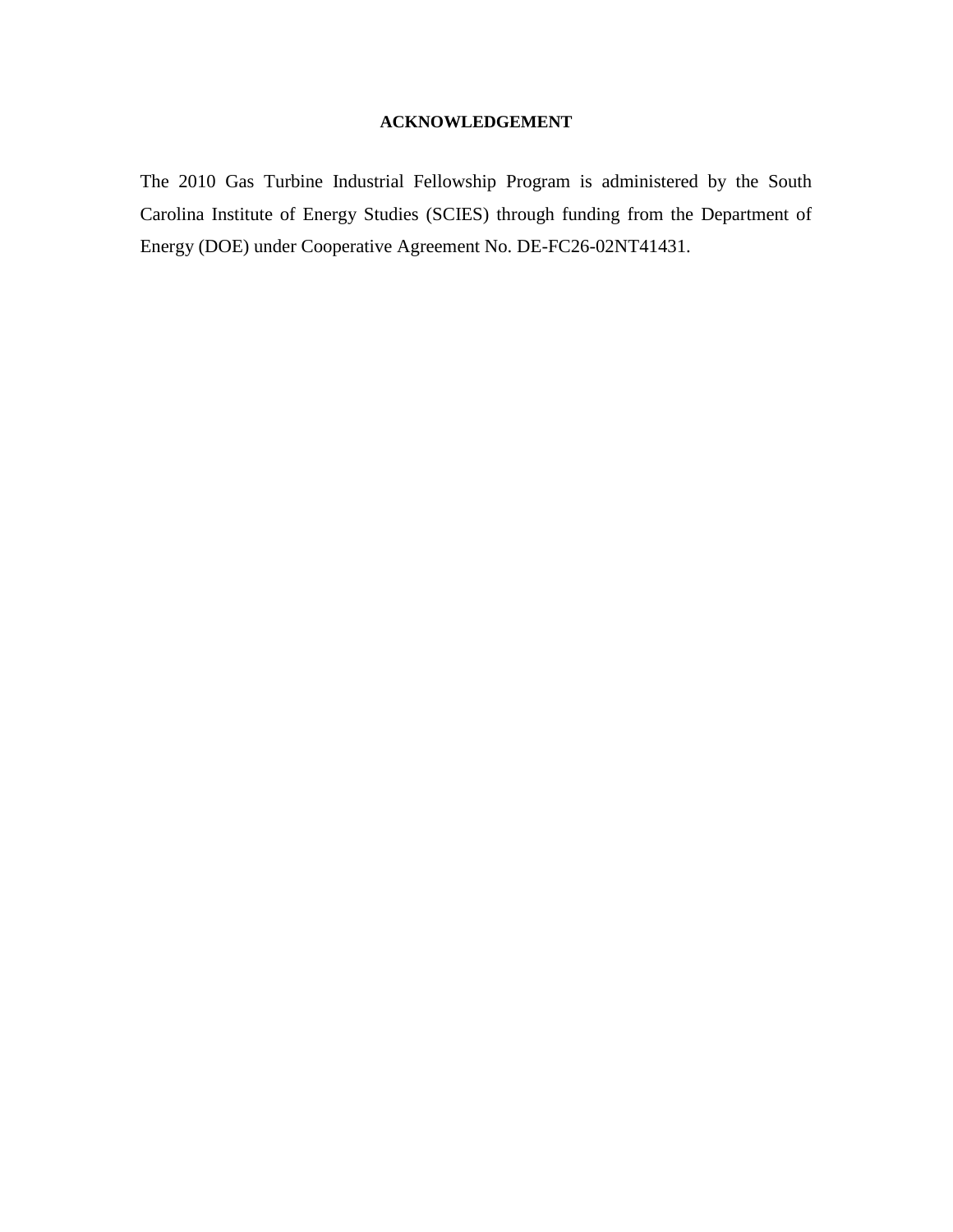

## **TABLE OF CONTENTS**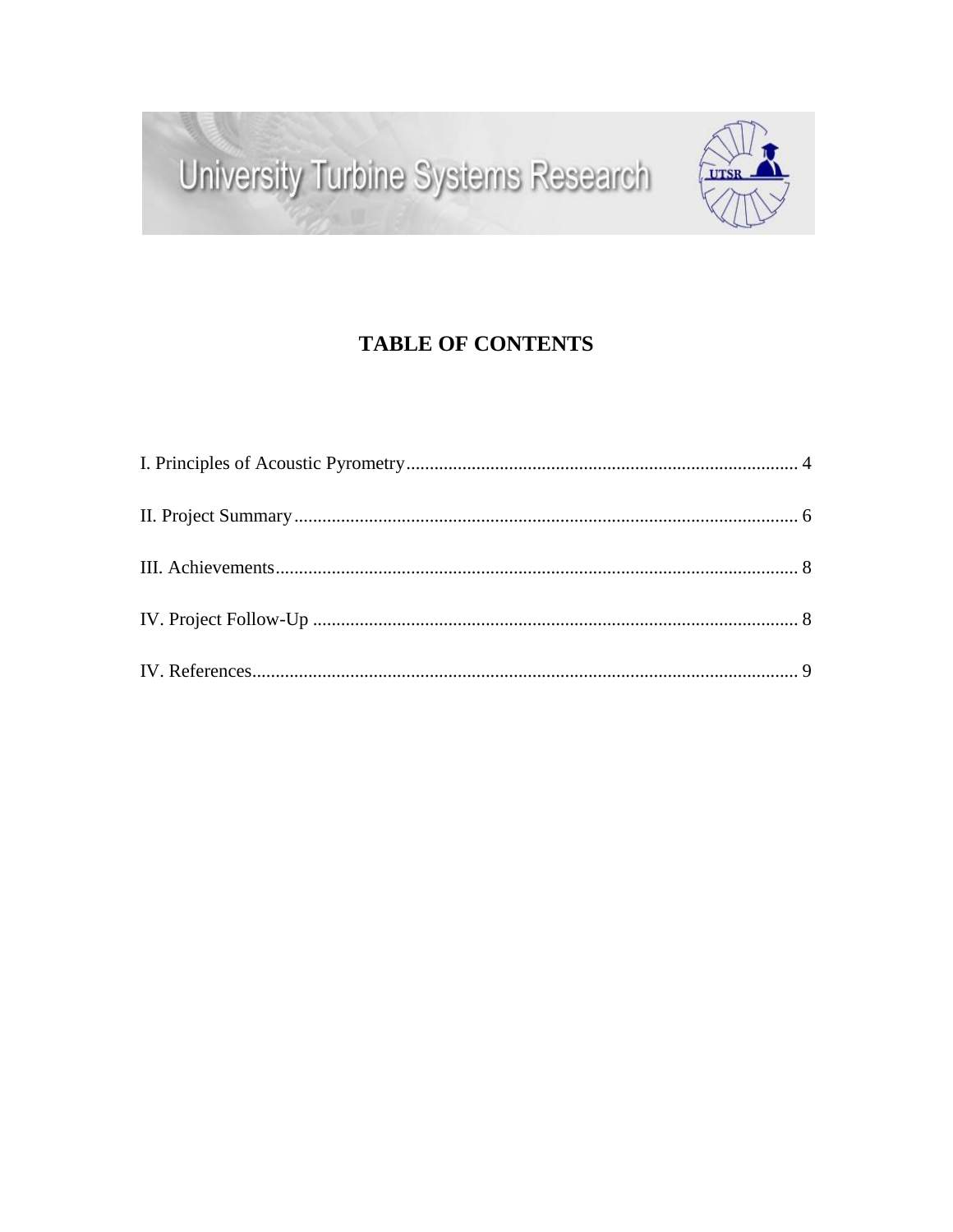

## <span id="page-3-0"></span>**I. Principles of Acoustic Pyrometry**

#### **Why Acoustic Pyrometry?**

Acoustic Pyrometry was developed in the 1990s as an alternative to substitute traditional temperature measurement techniques and devices (such as bi-metallic strips, thermocouples, RTDs, infrared radiation devices, and silicon P-N junctions). These instruments have limitations (such as range and slow response times) which become an issue when high speed operation or large temperature ranges are either required and/or likely to be encountered. What is more, the conventional methods for temperature measurements suffer from large errors, are difficult to use, and require constant attention. Also, they only provide measurement at a single point for most techniques (where bulk averages and temperature distributions are far more significant). In contrast, Acoustic Pyrometry utilizes the physical properties of gases and the temperature dependence of sound speed in gases to measure temperature. This clever alternative is non-intrusive (i.e., not influenced by the effects of radiation), accurate, and real-time monitoring.

#### **Single-Path Acoustic Pyrometer System**

In theory, a *Single-Path Acoustic Pyrometer System* is composed of one acoustic transmitter and two receivers. A pulse of sound is emitted by the transmitter -through a measured path- and detected by the receivers located at the opposite ends of the measured path.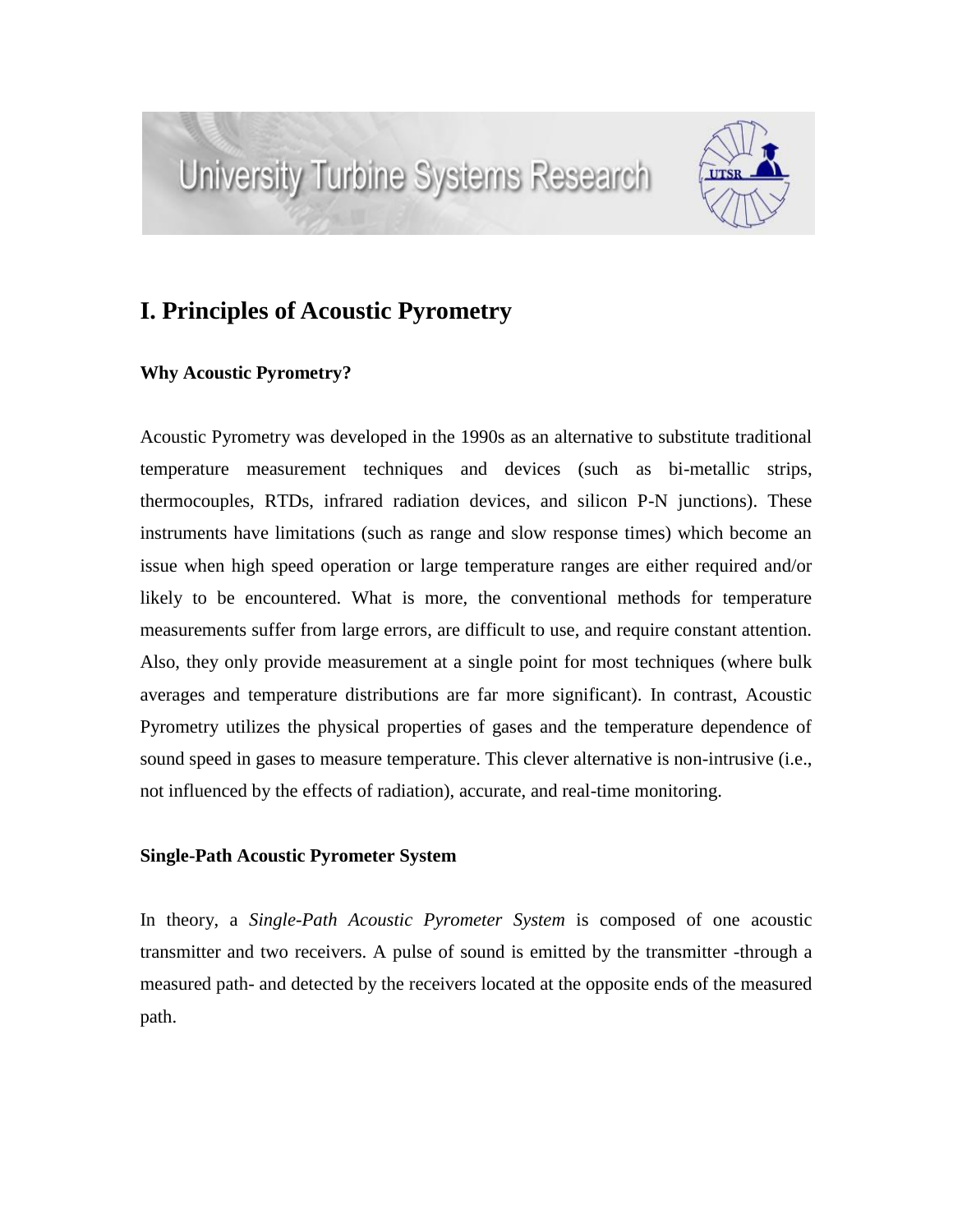

Now, it is well known that the speed of sound in a gas is highly dependent on the temperature of that gas. The speed of an acoustic wave in an ideal gas is given by

$$
v = \sqrt{\gamma \cdot \frac{R}{M} \cdot T}, \quad (1)
$$

where  $\gamma$  is the heat capacity ratio of the gas, R is the *Universal Gas Constant* ( $\approx$ 8314.472 *J*  $\cdot$  *kmol*<sup> $-1$ </sup>  $\cdot$  *K*<sup> $-1$ </sup>), *M* is the *molecular weight* of the gas (in *kg*  $\cdot$  *kmol*<sup> $-1$ </sup>), and T is the *average temperature* of the measured path (in degrees Kelvin). Solving for T and expressing the local temperature in degrees Celsius, we obtain

$$
T = \left(\frac{d}{19.08t}\right)^2 - 273.15, \qquad (2)
$$

where  $d$  is the *distance* traveled by the acoustic wave (in meters),  $t$  is the *time-of-flight (TOF)* (in seconds), and  $19.08 \approx B = \int \gamma \cdot \frac{R}{M}$  $\frac{R}{M}$  (in  $m \cdot s^{-1} \cdot K^{-1/2}$ ), where *B* is termed as the *acoustic constant*. In other words, the average temperature of the measured path can be determined if the distance between transducers (i.e., transmitter and receiver) and the transmitted signal's TOF are known (or determinable).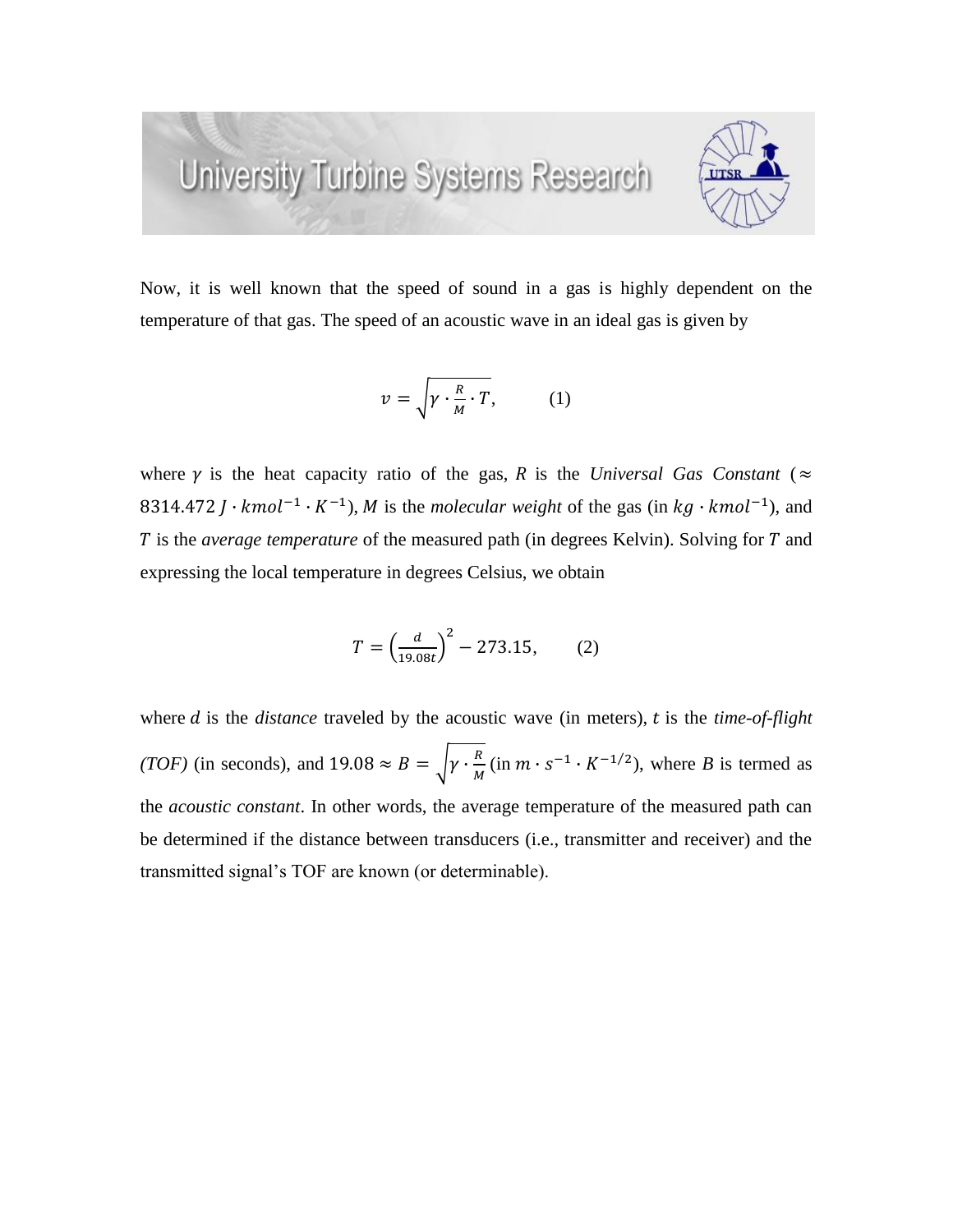

#### **Multiple-Path Acoustic Pyrometer System**

When many transceivers (i.e., acoustic transmitters and receivers *in pairs*) are distributed around the perimeter of a cross-sectional area, a multiple-path radial array is formed, known as a *Multiple-Path Acoustic Pyrometer System*. Each transceiver is commanded to send a sound signal in a defined sequence, and the TOF of all paths are acquired. Then, the two-dimensional temperature distribution through the cross-sectional area can be reconstructed by a computer and a reconstruction algorithm.

#### **Problem Areas in Industrial Applications**

Problem areas in real industrial situations, which complicate the application of the simple concepts mentioned above, are associated with uncertainty in the knowledge of instantaneous gas composition -which is necessary for the evaluation of  $\gamma \cdot \frac{R}{m}$  $\frac{\pi}{M} \cdot T$  in Eq. (1)-, errors associated with background noise levels from within the measured system, and electronic and signal processing derived errors.

### <span id="page-5-0"></span>**II. Project Summary**

#### **Objective**

The primary objective of this project was to develop MATLAB code that measures the time-of-flight and average temperature of the measured path followed by several acoustic signals (which involves the cross-correlation between transmitted and received wave forms) under the background noise emitted from the exhaust of a gas turbine engine.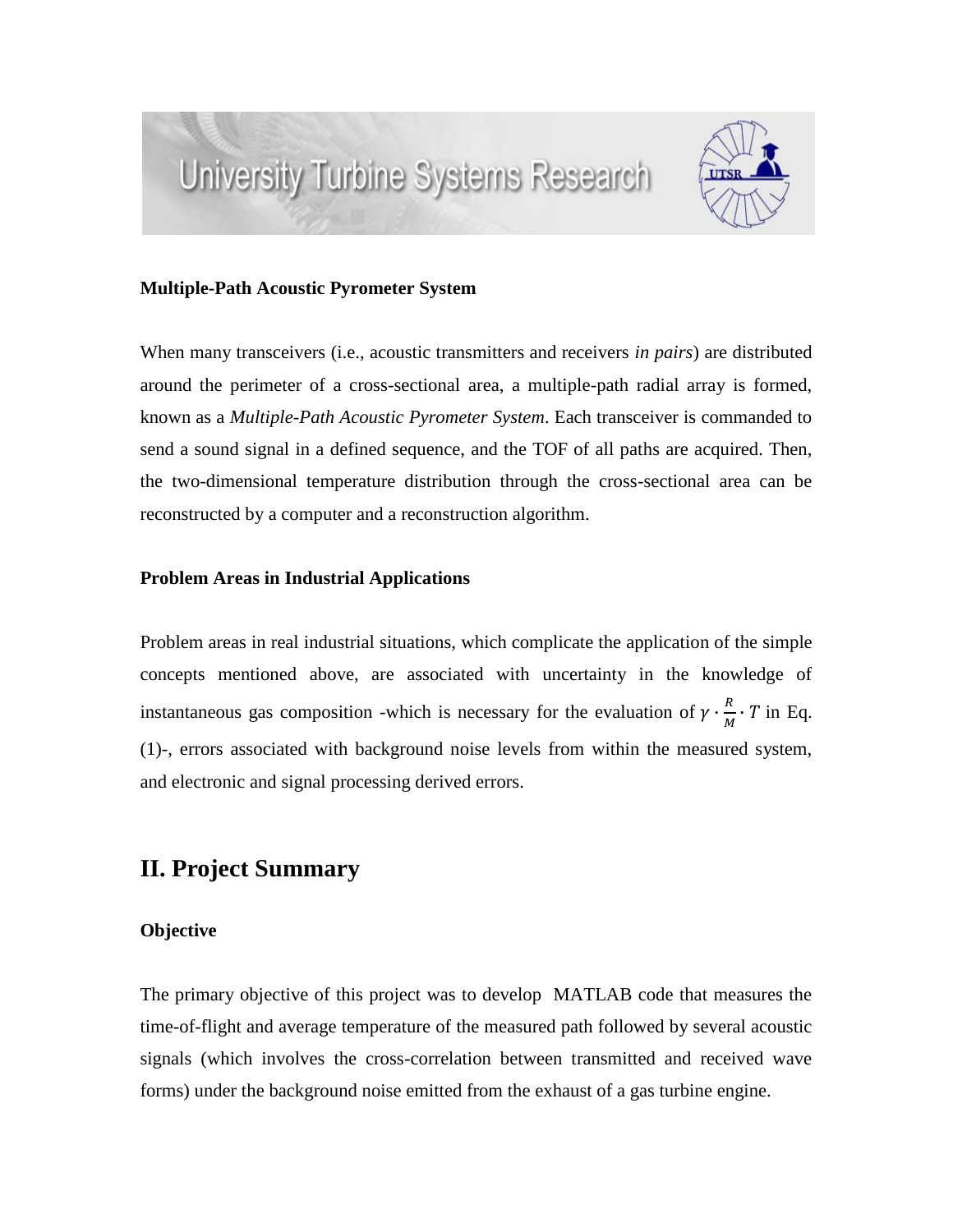



#### **Preliminary MATLAB Code Process Map**



#### **Programming Difficulties Encountered**

- There are still a number of items within the original file structure that must be determined in order to confirm a number of predetermined hypotheses
- The project code was written in a programming language that is relatively new to me , thus slowing down the process of fulfilling specific tasks

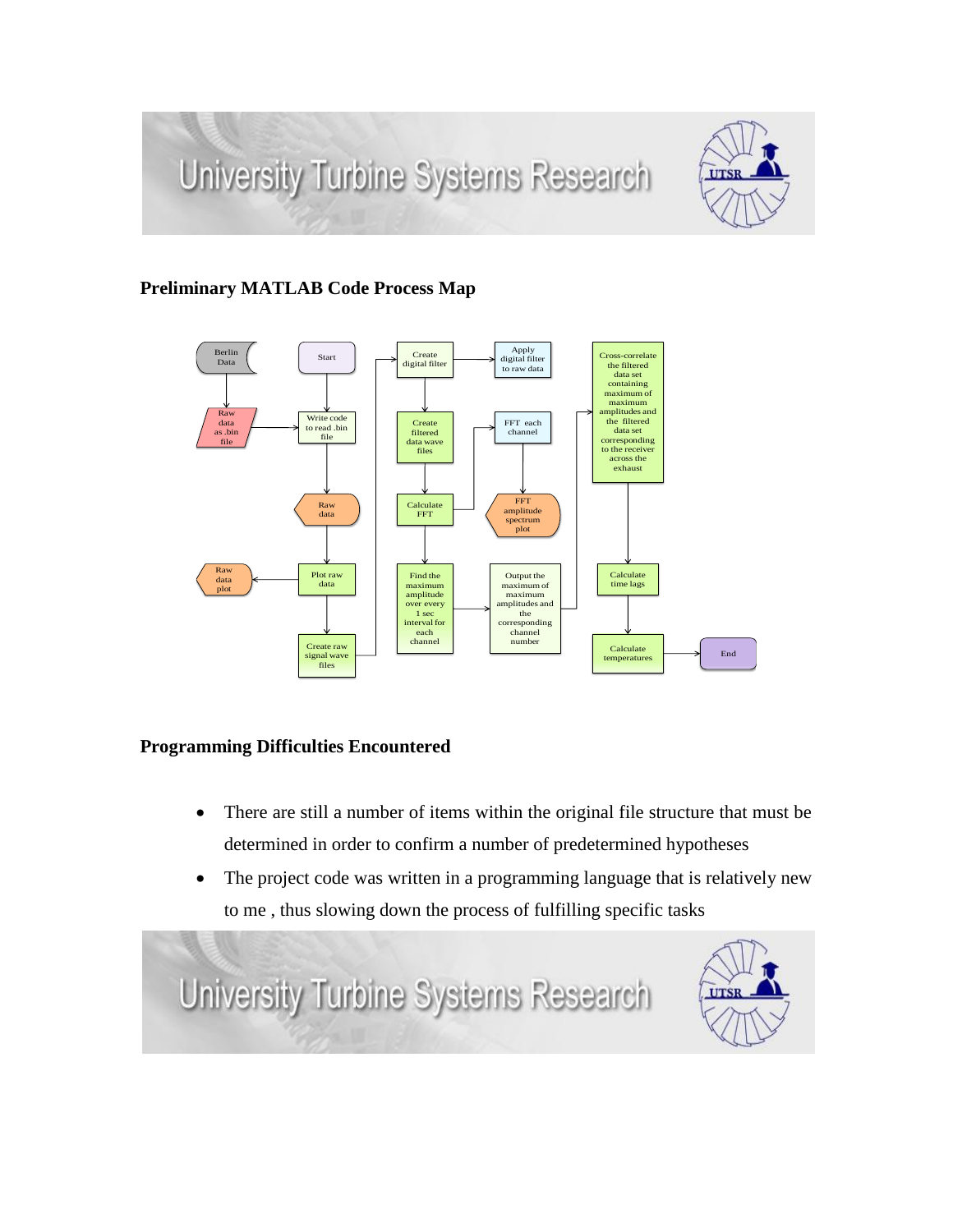## <span id="page-7-0"></span>**III. Achievements**

- The coding shell which follows the Process Flow Chart has been created and is executable, and it calculates time-of-flight measurements comparable to time-of-flight formula results
- Digital Butterworth filters, cross-correlation functions, and FFT and temperature algorithms have been developed

## <span id="page-7-1"></span>**IV. Project Follow-Up**

In order to successfully complete this project, the following tasks still need to be accomplished:

- Correctly determine the remaining file structure items regarding the original data
- Verify if the digital filter applied to the original data is the best choice for the application
- Evaluate the programming code outputs by comparing similar results obtained from affine software programs
- Figure ways to reduce programming code size in order to maximize efficiency and minimize program runtime